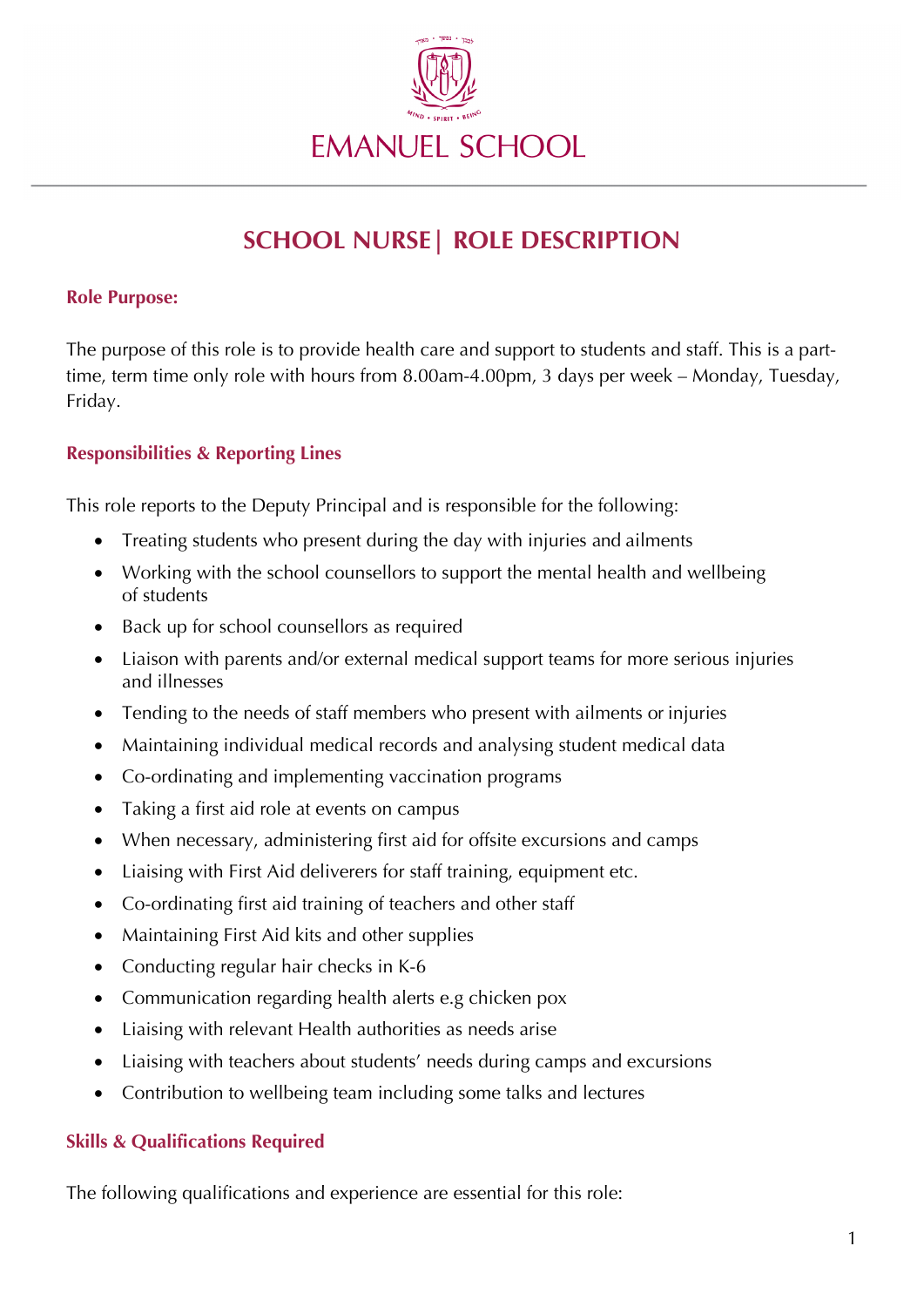- Enrolled Nurse or other suitably qualified person with a minimum 5 years nursing or senior first aid experience. School nursing experience is not a requirement but could be an advantage
- Love of dealing children and young people
- Ability to communicate clearly with a range of students, staff and parents
- Ability to work collaboratively
- Good Information and Communication Technology skills.
- Ability to contribute to the Life of the School outside the core Key Learning Areas.
- Support of the ethos of the School
- Outstanding attention to detail
- Appreciation of children and ability to communicate with them
- Ability to take initiative and work independently
- Strong ICT skills and advanced experience with Word, Excel, PowerPoint, databases

## **Emanuel Employee Qualities & Attributes**

Emanuel staff are highly competent, passionate and engaging. They ensure the best possible learning environment for students and are committed to their own continued growth as professionals.

As an Emanuel employee, it is expected that you possess the following qualities and attributes

- A passion for continually improving your practice and a commitment to ongoing professional learning.
- Capacity and desire to make a positive contribution to student wellbeing programs
- Demonstrated strong interpersonal and communication skills and the capacity to develop and sustain productive relationships within the school community
- Generosity in sharing your expertise with colleagues, and an openness to welcome observations and feedback from other staff.
- Support for the ethos of the School with a willingness to make a significant contribution to the life of the School
- A team player who is keen to work with colleagues to best meet the learning and wellbeing needs of individual students.

# **About Emanuel School**

Emanuel School is committed to providing co-educational excellence in a Pre-school to Year 12 continuum. We value the individuality of all students and encourage the development of their special interests and talents. Our objective is to extend our students to the best of their ability, and to foster a love of learning, a strong sense of community and a pride in their Jewish heritage.